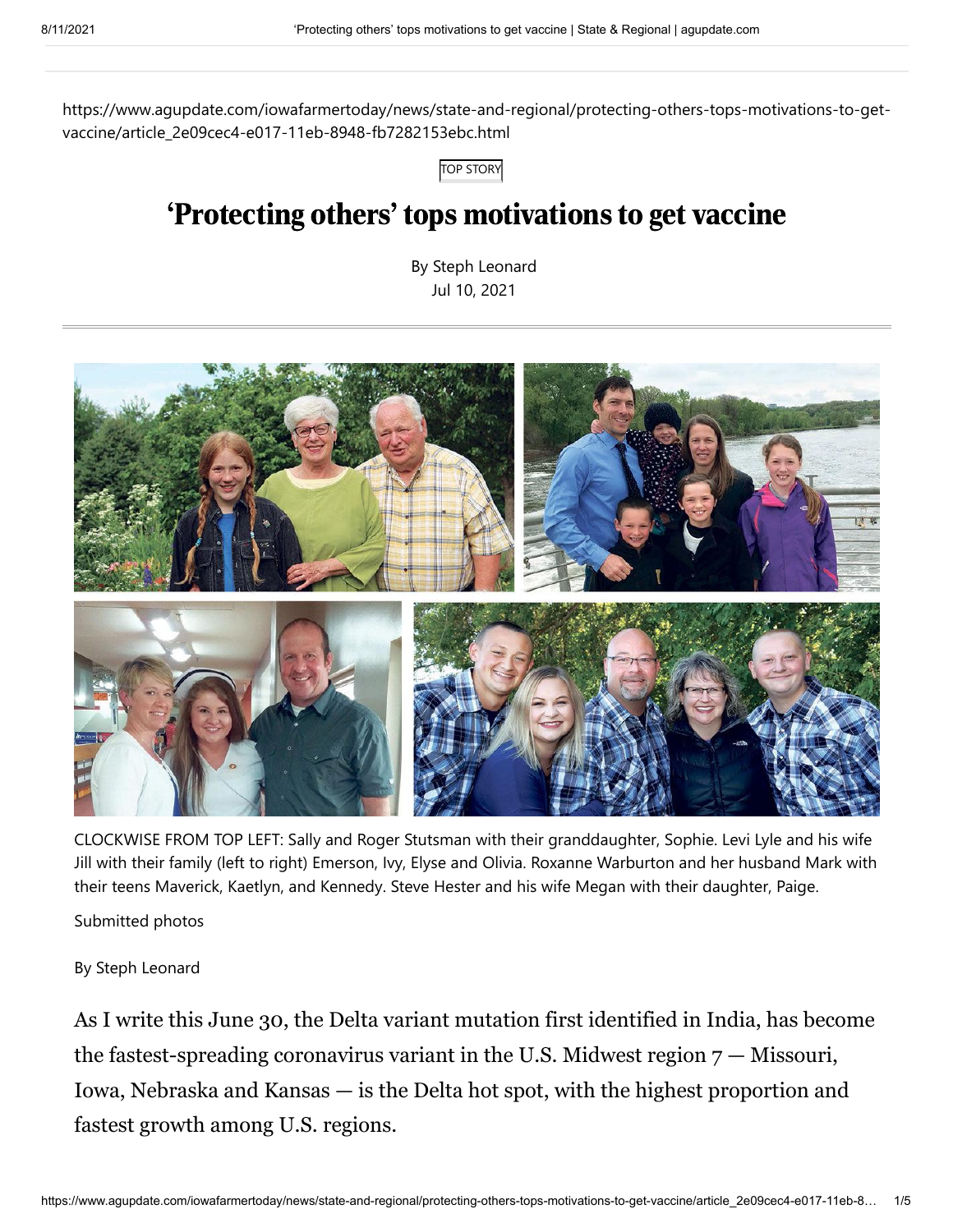Yet as the Delta variant threatens, we have a window of opportunity and tools to prevent illness, suffering and unnecessary deaths in our communities: Two doses of Pfizer or Moderna vaccines have been shown to protect against Delta and current variants. They're free, safe and available. Kids age 12 and up can now be protected.

If you're still waiting to see about others' vaccination choices and experiences before you commit, these rural Iowans have something to share:

#### **Steve Hester, teacher, coach and EMT, North English, Iowa**

I am a science teacher, coach, EMT, and a member of a close-knit family that has older individuals in it, and it was an easy decision for me to get the vaccine. I contracted the virus at the end of November during an outbreak at our school with limited exposure chances. My positive test result caused a quarantine of my wrestling team that I was coaching, and they missed two weeks of competition. Even knowing how fast this virus was spreading, that was the moment I realized just how easy it was to contract this COVID virus and to possibly spread it with consequences for all of those whom you come into contact with.

In one of my classes, we talk about viruses and pandemics, so I have studied and taught just how fast a virus can mutate to a different and maybe deadlier version of itself. We also discuss vaccines and the most current technological approach with mRNA to create vaccines that are efficient and effective. These were just more reasons to get vaccinated even though I had contracted the virus earlier. I knew there was a chance I could still get re-infected with a mutated virus that could be a deadlier version of what I contracted the first time.

All this information was important in making my decision, but the main reason I jumped on my first chance to get vaccinated was because of my family and those who I love. I will do anything to protect my family, and during this pandemic it was the best way to make sure my wife, children, and parents would not contract the virus from me.

## **Roger and Sally Stutsman, retired farmers, Riverside, Iowa**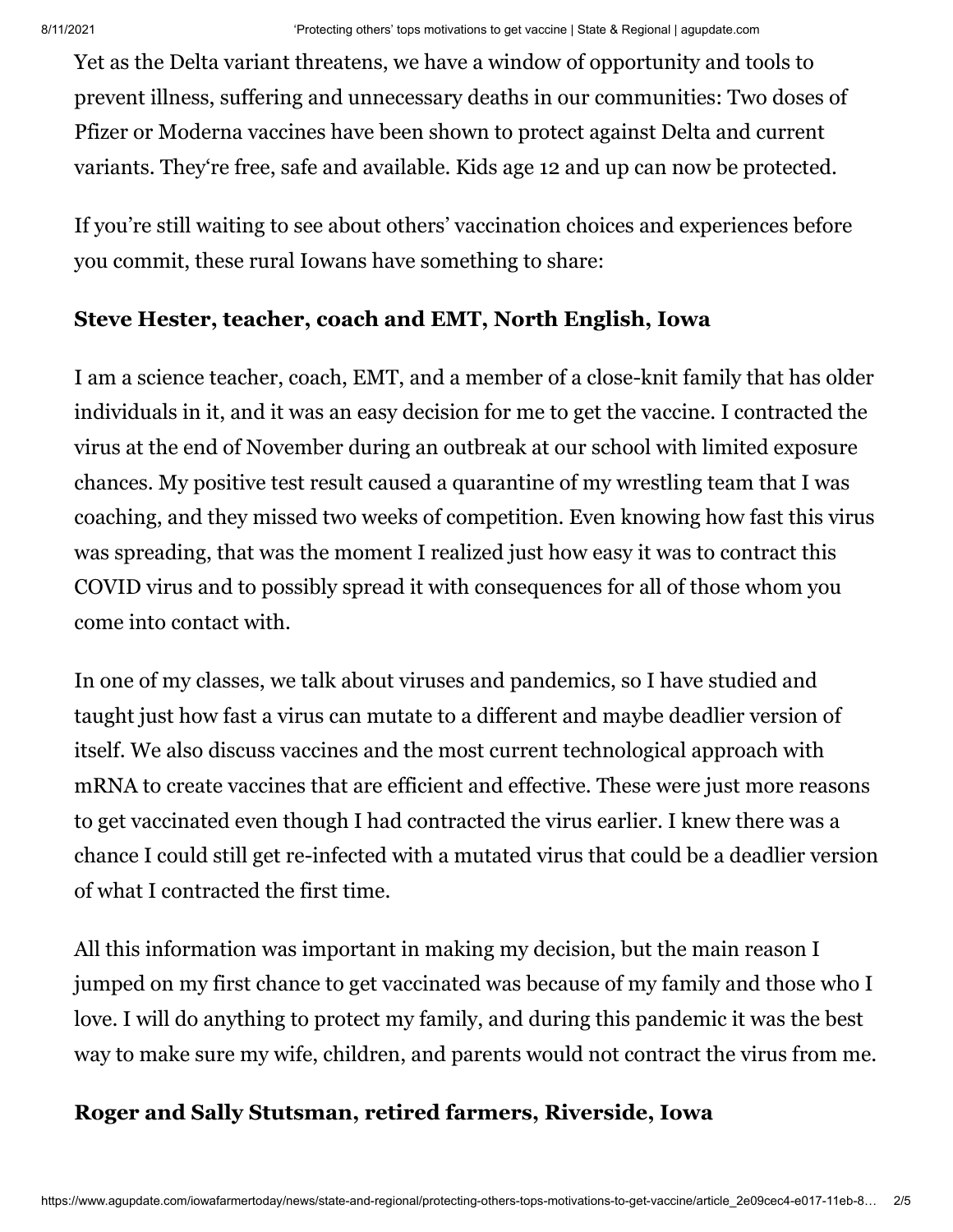We got our shots not only because it was the right thing to do, but because our 12-yearold granddaughter has compromised lungs, so we wanted to make sure she was safe from COVID.

It is such a relief for our entire family that we have all received the vaccination. We can now resume our activities without fear of COVID.

Considering polio and prior epidemics, where would we be today if our parents and others rejected the opportunity to control and eliminate polio by getting vaccinated? Getting vaccinated is about community: caring about others as well as yourself.

#### **Roxanne Warburton, nurse, Spencer, Iowa**

I'm a farmer's daughter, and I've been a labor and delivery nurse for 25 years at our local hospital and help out in other units as well, so I got vaccinated to protect my patients and myself.

I was nervous to get vaccinated as I was one of the first to sign up for my vaccine in my area, but it was painless. I got a little sore arm but had no other symptoms or side effects from either COVID vaccine.

A family member of mine tested positive for COVID last summer, so my whole family had to quarantine for two weeks and miss our family vacation. It was so scary for me, as so much was unknown about COVID, and it's a devastating virus. It was also a huge inconvenience for me and my family, and we never wanted to feel like that again!

This COVID vaccine is 95% effective! It was a no-brainer for me and my family! My whole family (my husband Mark, who is our local Spencer police chief and even my three teenagers) didn't hesitate to get vaccinated! I gave my teens the choice, and they didn't hesitate; they said they want to be free! We all need to get vaccinated to stop the spread!

## **Levi Lyle, farmer, Keota, Iowa**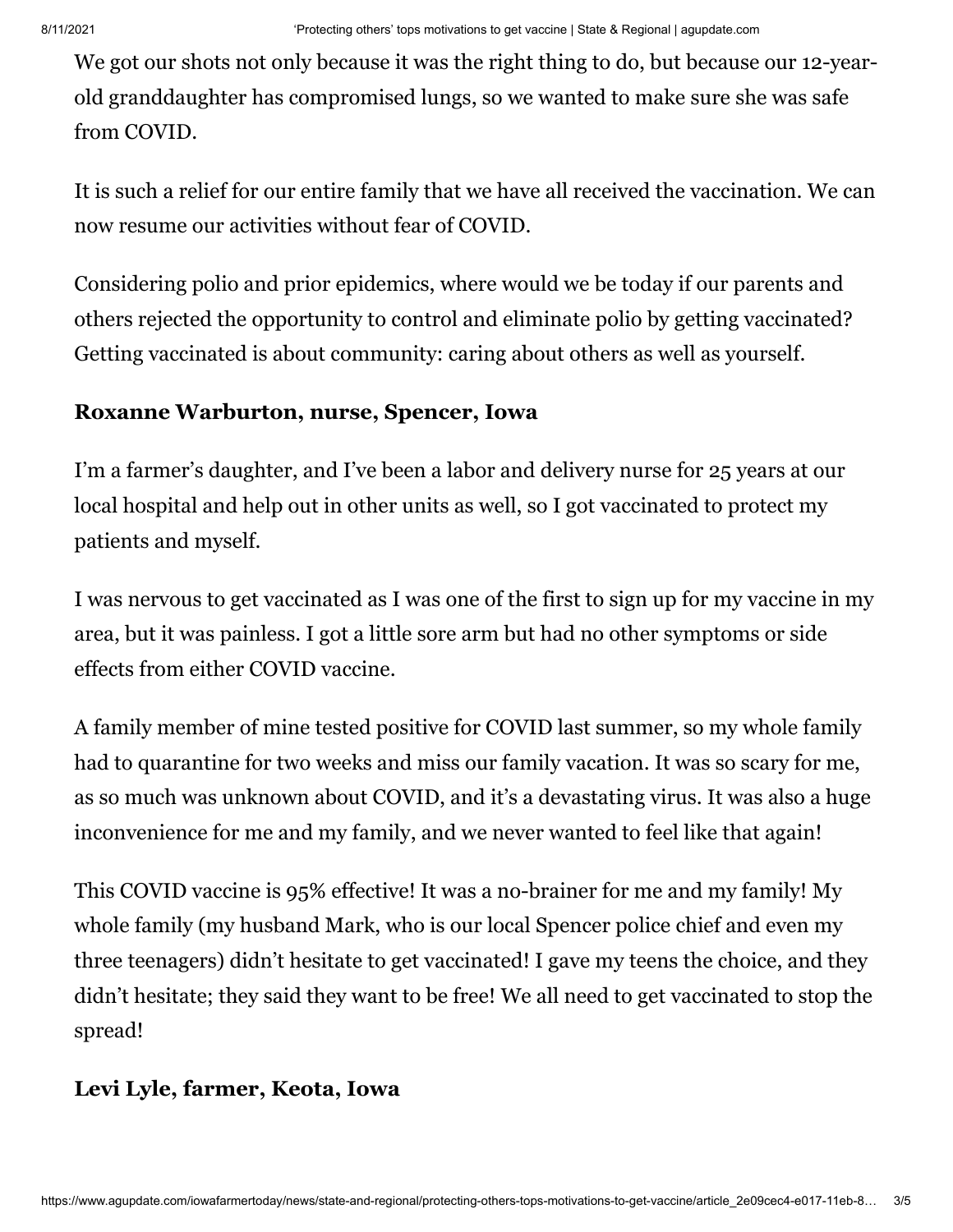I sought to be vaccinated for the COVID virus because I feel it is important to be thoughtful to those who are at greatest risk. Since receiving the vaccination in April, I have experienced a sense of relief that I can be among crowds and know I am less likely to infect others or contract the illness myself.

I understand people may have strong opinions for or against vaccination. Those who purchase the organic aronia berries and tart cherries I grow or who have read the books I author about regenerative agriculture know I have a holistic view of nature, agriculture and personal health. Even those who eat a nutritious diet, exercise regularly, and generally have a strong immune system may come down with COVID, though, because it's a virus our bodies cannot yet easily recognize and adapt to.

For me personally, I got vaccinated because I have seen members of my community, young and elderly alike, suffer greatly due to COVID. It was the right thing for my family and community.

# **Gene Lucht, IFT Public Affairs Editor, Ankeny**

I got my Pfizer vaccine shots this spring. I had no side-effects at all. My wife had a sore arm for a day or so after her shot. We were both eager to get our shots and have no regrets. Now my two children in their 20s are also vaccinated.

While I understand that some people are concerned about the speed with which these vaccines were developed, I struggle to understand the outright refusal of others to get vaccinated. My grandfather was lucky enough to survive the flu epidemic of 1918. My father was stricken with polio at 15 and was lucky enough to survive at a time when many people died of that disease.

My children are lucky that they don't have to worry about diseases such as polio, but I think that sometimes we forget the importance of such vaccines and the fact that without them many more people would die every year.

For me, this was an easy decision.